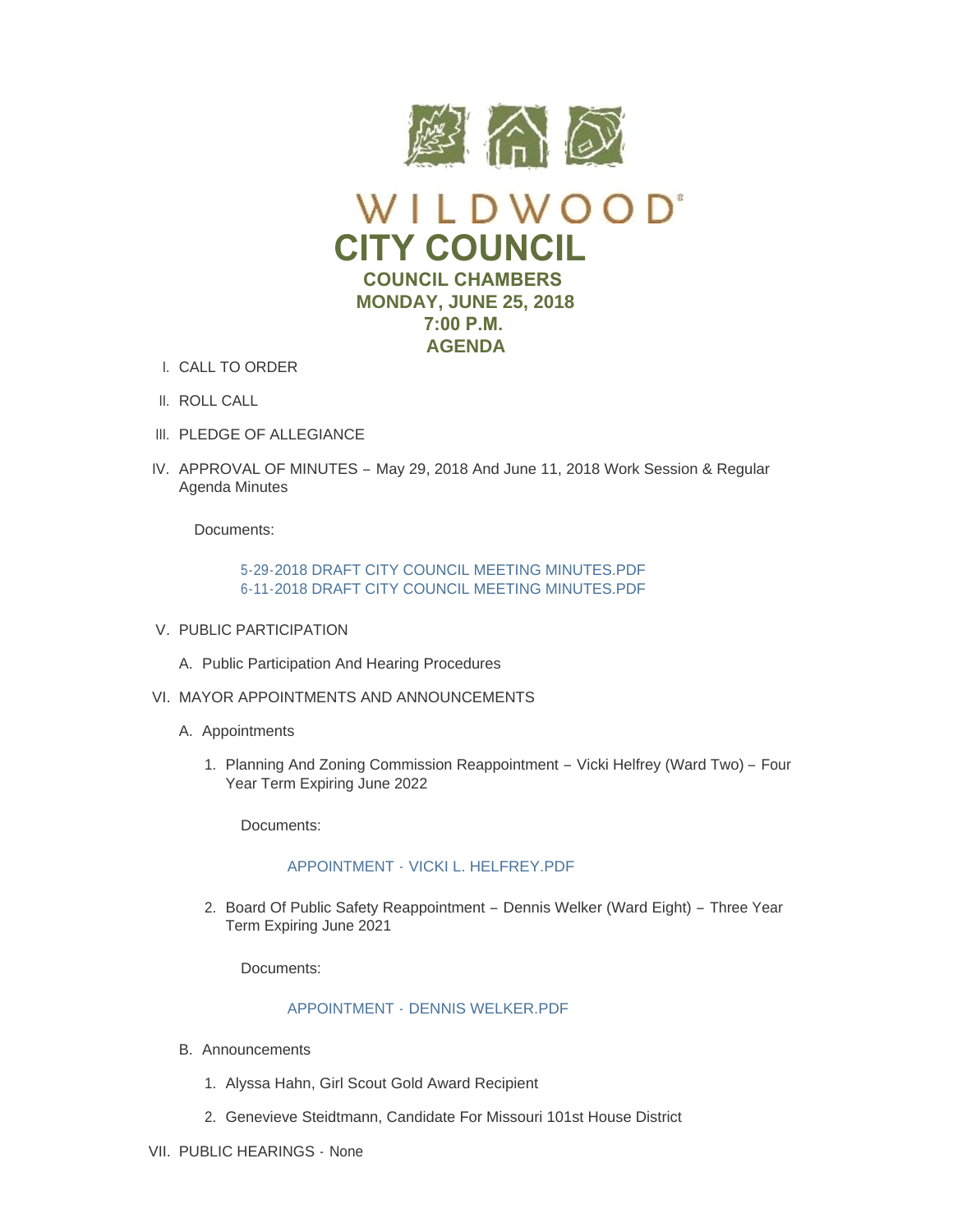#### VIII. LEGISLATION

### UNFINISHED BUSINESS – A.

BILL #2374 1.

AN ORDINANCE BY THE CITY COUNCIL OF THE CITY OF WILDWOOD, MISSOURI AUTHORIZING AN AMENDMENT TO AN EXISTING C-8 PLANNED COMMERCIAL DISTRICT TO ALLOW THE AREA OF THIS ZONING DESIGNATION TO BE 3.2 ACRES IN SIZE, IN LIEU OF THE CURRENTLY REQUIRED 3.3 ACRE THRESHOLD, THEREBY BEING CONSISTENT WITH THE RECOMMENDATION OF THE PLANNING AND ZONING COMMISSION IN ITS LETTER UPON THIS MATTER DATED MAY 7, 2018 - P.Z. 14-01 McClain Partners. *Recommended by the Department of Planning and Parks*  (Second Reading) (Ward – Eight)

Direct Budgetary Impact: None

Documents:

#### [BILL 2374.PDF](https://www.cityofwildwood.com/AgendaCenter/ViewFile/Item/16017?fileID=23603)

BILL #2375 2.

AN ORDINANCE AUTHORIZING THE APPROVAL OF A THIRD REPLACEMENT DEPOSIT AGREEMENT, AS CASH IN LIEU OF A LETTER OF CREDIT, WHICH IS MADE PART HEREOF AND ATTACHED HERETO, FOR THE "DEER HAVEN SUBDIVISION;" A THREE (3) LOT RESIDENTIAL SUBDIVISION LOCATED IN THE NORTHWEST QUARTER OF THE SOUTHEAST QUARTER OF SECTION 25, TOWNSHIP 45 NORTH, RANGE 3 EAST OF THE 5TH PRINCIPAL MERIDIAN, CITY OF WILDWOOD, ST. LOUIS COUNTY, MISSOURI, AND MORE SPECIFICALLY SITUATED ON THE EAST SIDE OF SHEPARD ROAD, NORTH OF INDIAN TREE RUN. *Recommended by the Department of Planning* (Second Reading) (Ward – Three)

Direct Budgetary Impact: None

Documents:

#### [BILL 2375.PDF](https://www.cityofwildwood.com/AgendaCenter/ViewFile/Item/16018?fileID=23604)

- B. NEW BUSINESS
	- BILL #2378 1.

AN ORDINANCE OF THE CITY OF WILDWOOD, MISSOURI AUTHORIZING THE MAYOR TO SUBMIT ON BEHALF OF THE CITY OF WILDWOOD AN APPLICATION WITH THE ST. LOUIS COUNTY DEPARTMENT OF PLANNING FOR 2018 COMMUNITY DEVELOPMENT BLOCK GRANT FUNDS; AND AUTHORIZING THE MAYOR TO EXECUTE THE MUNICIPAL HOUSING AND COMMUNITY DEVELOPMENT SUPPLEMENTAL COOPERATION AGREEMENT. *Recommended by the City Council*  (First and Second Reading) (Wards – All) Direct Budgetary Impact: \$25,500.00 in new revenue

Documents:

#### [BILL 2378.PDF](https://www.cityofwildwood.com/AgendaCenter/ViewFile/Item/16020?fileID=23636)

BILL #2379 2.

AN ORDINANCE BY THE CITY COUNCIL OF THE CITY OF WILDWOOD, MISSOURI AUTHORIZING THE CONSOLIDATION OF THREE (3) PARCELS OF GROUND, KNOWN AS LOTS 4, 5, AND 6 OF 'HAWKS REST SUBDIVISION - SECOND ADDITION – PLAT SEVEN', ALL BEING LOCATED IN SECTION 18, TOWNSHIP 44 NORTH, RANGE 3 EAST, CITY OF WILDWOOD, ST. LOUIS COUNTY, MISSOURI (IDENTIFIED BY ST.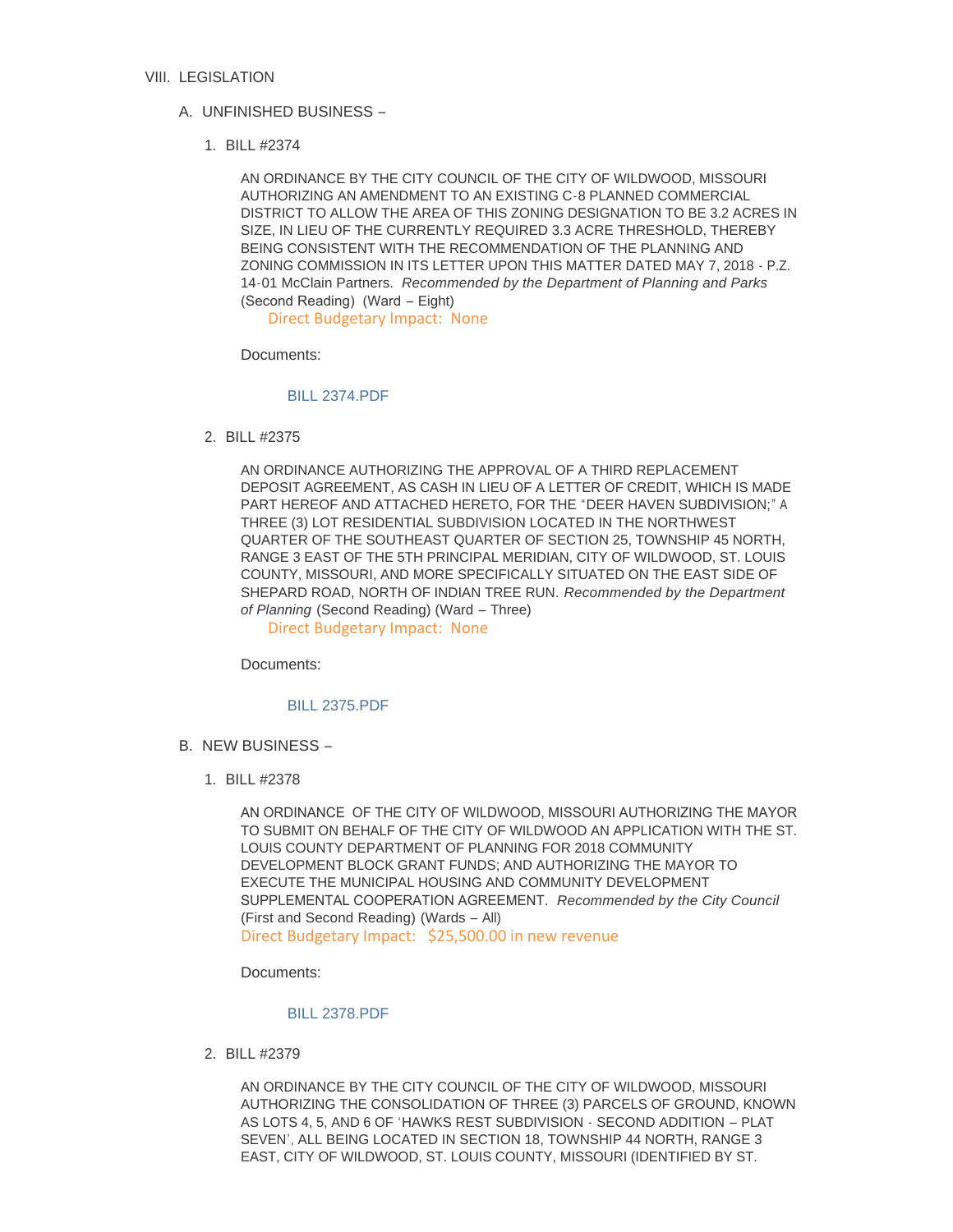LOUIS COUNTY ASSESSOR'S LOCATOR NUMBERS 25Y140071, 25Y140080, AND 25Y230134) AND, MORE SPECIFICALLY, SITUATED ON AT THE SOUTHERN TERMINUS OF HAWKS POINT COURT, VIA HAWKS REST ROAD, WITH PUBLIC ACCESS TO THE SOUTH, AT STATE ROUTE 100; THEREBY CREATING A SINGLE, 10.25-ACRE TRACT OF LAND, TO BE HEREAFTER KNOWN AS LOT 1A. *Recommended by the Department of Planning* (First Reading) (Ward Six) Direct Budgetary Impact: None

Documents:

#### [BILL 2379.PDF](https://www.cityofwildwood.com/AgendaCenter/ViewFile/Item/16021?fileID=23605)

BILL #2380 3.

AN ORDINANCE BY THE CITY COUNCIL OF THE CITY OF WILDWOOD, MISSOURI AUTHORIZING THE MAYOR OF THE CITY OF WILDWOOD, MISSOURI TO ENTER INTO A PURCHASE AGREEMENT WITH A CERTAIN LANDOWNER CONTROLLING A SINGLE PROPERTY BEING LOCATED AT 2339 WILD HORSE CREEK ROAD/ST. LOUIS COUNTY LOCATOR NUMBER 23X220060, FOR THE TOTAL AMOUNT OF FIFTEEN THOUSAND DOLLARS (\$15,000.00), WHICH COMPLEMENTS A CITY-REQUIRED PUBLIC SPACE DONATION OF McBRIDE AND SON HOMES UPON THE SAME LOT THAT WAS MADE IN ASSOCIATION WITH THE WILD HORSE RIDGE ESTATES SUBDIVISION. *Recommended by the Department of Planning and Parks*  (First Reading) (Ward One)

Direct Budgetary Impact: \$15,000.00

Documents:

#### [BILL 2380.PDF](https://www.cityofwildwood.com/AgendaCenter/ViewFile/Item/16022?fileID=23606)

- IX. RESOLUTIONS
	- A. RESOLUTION 2018-21

A RESOLUTION OF THE CITY OF WILDWOOD, MISSOURI, AUTHORIZING CERTAIN MANCHESTER ROAD RIGHT-OF-WAY GRANTS CONVEYING TO THE CITY TEMPORARY CONSTRUCTION AND PERMANENT EASEMENTS IN CONJUNCTION WITH THE CONSTRUCTION OF THE MANCHESTER ROAD STREETSCAPE PROJECT, PHASE III, WITHIN THE CITY OF WILDWOOD. *Recommended by the Director of Public Works* (Ward 8)

Direct Budgetary Impact: None

Documents:

### [RESOLUTION 2018-21.PDF](https://www.cityofwildwood.com/AgendaCenter/ViewFile/Item/16024?fileID=23637)

- X. MISCELLANEOUS
	- A. Receive And File Three (3) Items
		- 1. A Request For Conditional Use Permits (CUP) From Missouri American Water (MOAW) To Allow The Placement Of Data Collection Units (DCU) Upon New And Existing Poles To Be Located Within Rights-Of-Way Throughout The City Of Wildwood In Order To Facilitate The Collection Of Water Meter Usage. The Data Collection Units (DCU) Are Proposed At The Following Locations:

Documents: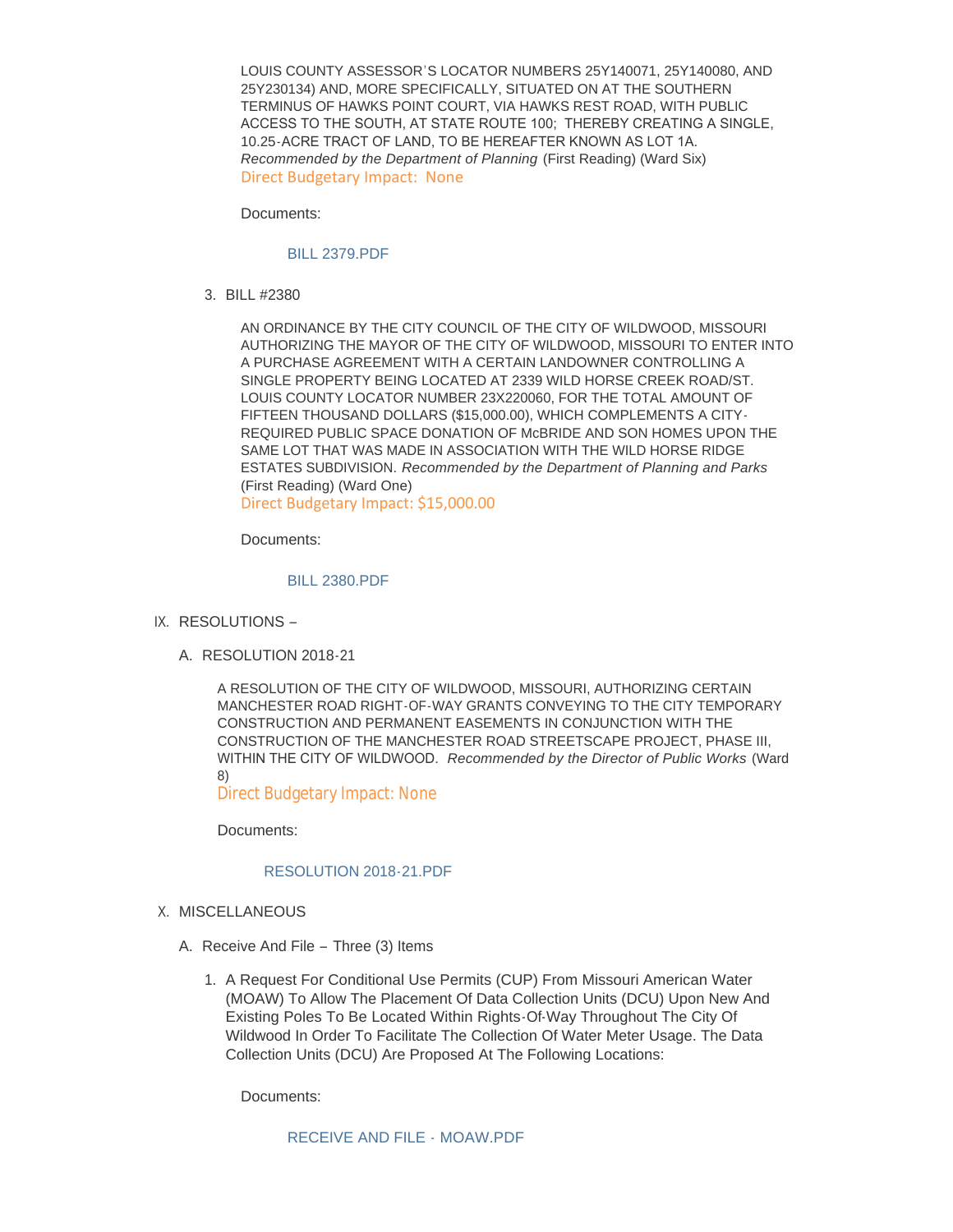# P.Z. 31-16 MOAW DCU Strecker Road Booster 1.

Unit to be placed upon a new pole located on property owned by Missouri American Water Company (Street Address: 985 Strecker Road/Locator Number: 20U420040); at the following latitude and longitude: LAT 38.629341/LONG -90.615507. **(Ward Three)**

# P.Z. 33-16 MOAW DCU ABGV 2.

Unit to be placed upon a new pole located within the northern right-ofway of Hawk Mountain Road (generally located adjacent to 19120 Hawk Mountain Road/ Locator Number: 22Y310071); at the following latitude and longitude: LAT 38.595167/LONG -90.709239. **(Ward One)**

# P.Z. 40-16 MOAW DCU AAAN 3.

Unit to be placed upon a new pole located within the western right-ofway of Ossenfort Road (generally located adjacent to 2808 St. Albans Forest Court/ Locator Number: 24Y440143); at the following latitude and longitude: LAT 38.578164/LONG -90.721904. **(Ward Six)**

# P.Z. 43-16 MOAW Valley Road Booster 4.

Unit to be placed upon a new pole located within the eastern right-of-way of Valley Road (generally located adjacent to 2340 Valley Road/ Locator Number: 20U310013); at the following latitude and longitude: LAT 38.620148/LONG -90.602776. **(Ward Two)**

## 2. P.Z. 15-17 Babler Farms, L.L.C., C/O Tom Roberts, 550 Laurey Lane, Wildwood, Missouri, 63005

A request for a Conditional Use Permit (CUP) in the NU Non-Urban Residence District for a fifty-nine point nine (59.9) acre tract of land that is located at the terminus of Laurey Lane (Locator Numbers: 20X630015 and 20X630024/Street Addresses: 500 and 550 Laurey Lane). Proposed Use: An existing large water feature – lake – and associated waterfall structure – (as defined by §415.030 of the City of Wildwood's Zoning Regulations). The large water feature is three point four (3.4) acres in size. **(Ward One)**

Documents:

## RECEIVE AND FILE - [BABLER FARMS LLC.PDF](https://www.cityofwildwood.com/AgendaCenter/ViewFile/Item/16032?fileID=23608)

B. Approval Of Expenditures

Documents:

### [APPROVAL OF EXPENDITURES.PDF](https://www.cityofwildwood.com/AgendaCenter/ViewFile/Item/16033?fileID=23609)

### XI. ADJOURNMENT

*Notice is hereby given that the City Council may also hold a closed meeting for the purpose of dealing with matters relating to one or more of the following: Legal Actions, Causes of Action, Litigation or Privileged Communications Between the City's Representatives and its Attorneys [RSMO 610.021(1) 1994]; Lease, Purchase or Sale of Real Estate [RSMO 610.021 (2) 1994]; hiring, firing, disciplining or promoting employees by a public governmental body [RSMO 610.021 (3) 1994]; bidding specification [RSMO 610.021 (11) 1994]; sealed bids and related documents, until the bids are opened' and sealed proposals and related documents or any documents related to a negotiated contract until a contract is executed, or all proposals are rejected [RSMO 610.021 (12) 1994]; and/or individually identifiable personnel records, performance ratings or records pertaining to employees or applicants for employment*